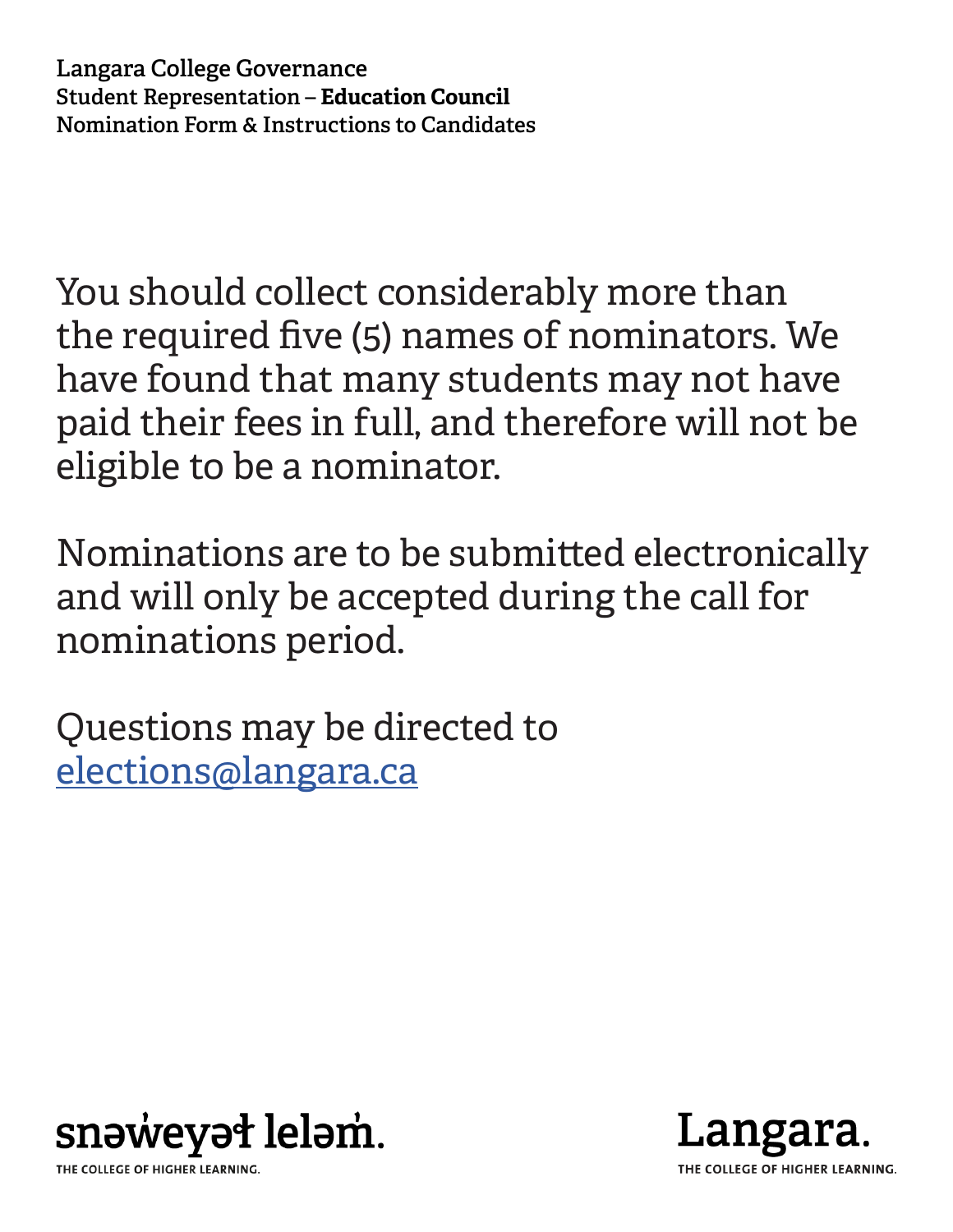### **POSITIONS AVAILABLE**

Student Representative (1)

**TERMS OF OFFICE**

June 1, 2022 to end May 30, 2023

**Notice of Election and Fifth Call for Nominations:** Tuesday, May 10, 2022 at 9:30 am – Tuesday, May 24, 2022 at 4:00 pm

**Campaign Period (view candidate statements on the [Elections Webpage\)](https://langara.ca/departments/registrar-and-enrolment-services/elections.html):** Thursday, May 26, 2022 at 9:30 am – Wednesday, June 1, 2022 at 4:00 pm

# **Voting (on SimplyVoting):**

Thursday, June 2, 2022 at 9:30 am – Wednesday, June 8, 2022 at 4:00 pm

Completed nomination forms may be emailed to elections@langara.ca no later than Tuesday, May 24, 2022 at 4:00 pm.

Students may not seek or hold more than one position on Education Council and the College Board of Governors at one time. Each nominee may supply a brief platform statement of up to 200 words. Platform statements should be emailed to elections@langara.ca from an official Langara email address, or the preferred email as indicated on your student account no later than Tuesday, May 24, 2022, at 4:00 pm.

All undersigned members of the Langara Students' Union who nominate \_

*(Please print name)*

for the position of **Education Council, Student Representative** must email elections@langara.ca using their official Langara email address, or the preferred email as indicated on their student account. The email must include the following:

| ' To                | elections@langara.ca                                                                                                                           |
|---------------------|------------------------------------------------------------------------------------------------------------------------------------------------|
| <b>Subject line</b> | <b>Education Council Nomination</b>                                                                                                            |
| <b>Email body</b>   | I. (Nominator's Full Name and Student Number) nominate (Nominee's Full Name) for the position<br>of Education Council, Student Representative. |

Nomination emails must be sent to elections@langara.ca no later than: **Tuesday, May 24, 2022 at 4:00 pm**. Nomination forms will not be accepted past this deadline. Nominees are responsible for ensuring nominators email elections@langara.ca with the required information.



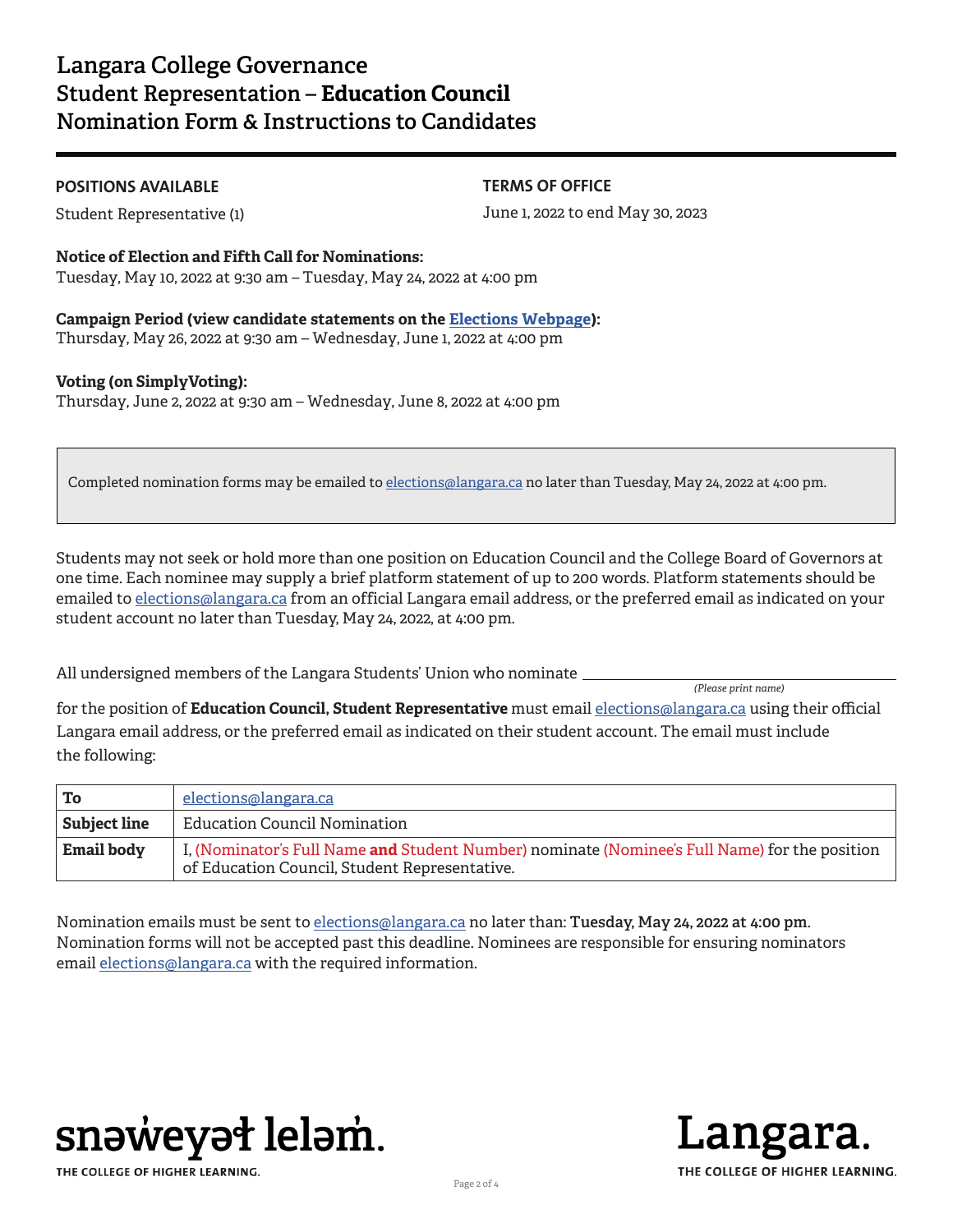# **ALL CANDIDATES AND NOMINATORS MUST BE STUDENTS IN GOOD STANDING**

Under the College and Institute Act, a student is defined as:

"A person the Registrar recognizes to be enrolled and in good standing in a course or program of studies at the institution."

For the purpose of voting, the Registrar defines a 'student in good standing' as a person who:

- 1. is officially registered in one or more regular credit courses at the time of the election,
- 2. has paid all fees in full at the time of the election,
- 3. is not on academic suspension or required to withdraw from all courses, and
- 4. has not been suspended or expelled from the College for any reason.

A student must forfeit their elected position when:

- they are no longer considered to be in "good standing",
- they are not in compliance with the by-laws of the Education Council.

# ALL CANDIDATES AND NOMINATORS MUST BE STUDENTS IN GOOD STANDING AND MUST HAVE PAID THEIR FEES IN FULL

#### **STATEMENT OF NOMINEE**

I \_\_\_\_\_\_\_\_\_\_\_\_\_\_\_\_\_\_\_\_\_\_\_\_\_\_\_\_\_\_\_\_\_\_\_\_\_\_\_\_, meet eligibility requirements, and I am a student in good standing. I have read and understand and agree to abide by the **Procedures for Election** and I am willing to serve for election as the student representative to the position for which I have been nominated.

| Signature        | Student number | Phone number | Email address |
|------------------|----------------|--------------|---------------|
| Position sought: |                |              |               |

Please attach your platform statement to this form. The nomination form and platform statement must be emailed to elections@langara.ca from an official Langara email address, or the preferred email as indicated on your student account no later than: **Tuesday, May 24, 2022, at 4:00 pm**. Nomination forms cannot be accepted past the deadline.

### **CAMPAIGNING**

1. Campaigning shall be limited to the period between the close of nominations and the day prior to the commencement of polling.

2. Nominees shall ensure that their campaign information is removed from public display (including social media) not less than ten (10) hours prior to the commencement of polling.